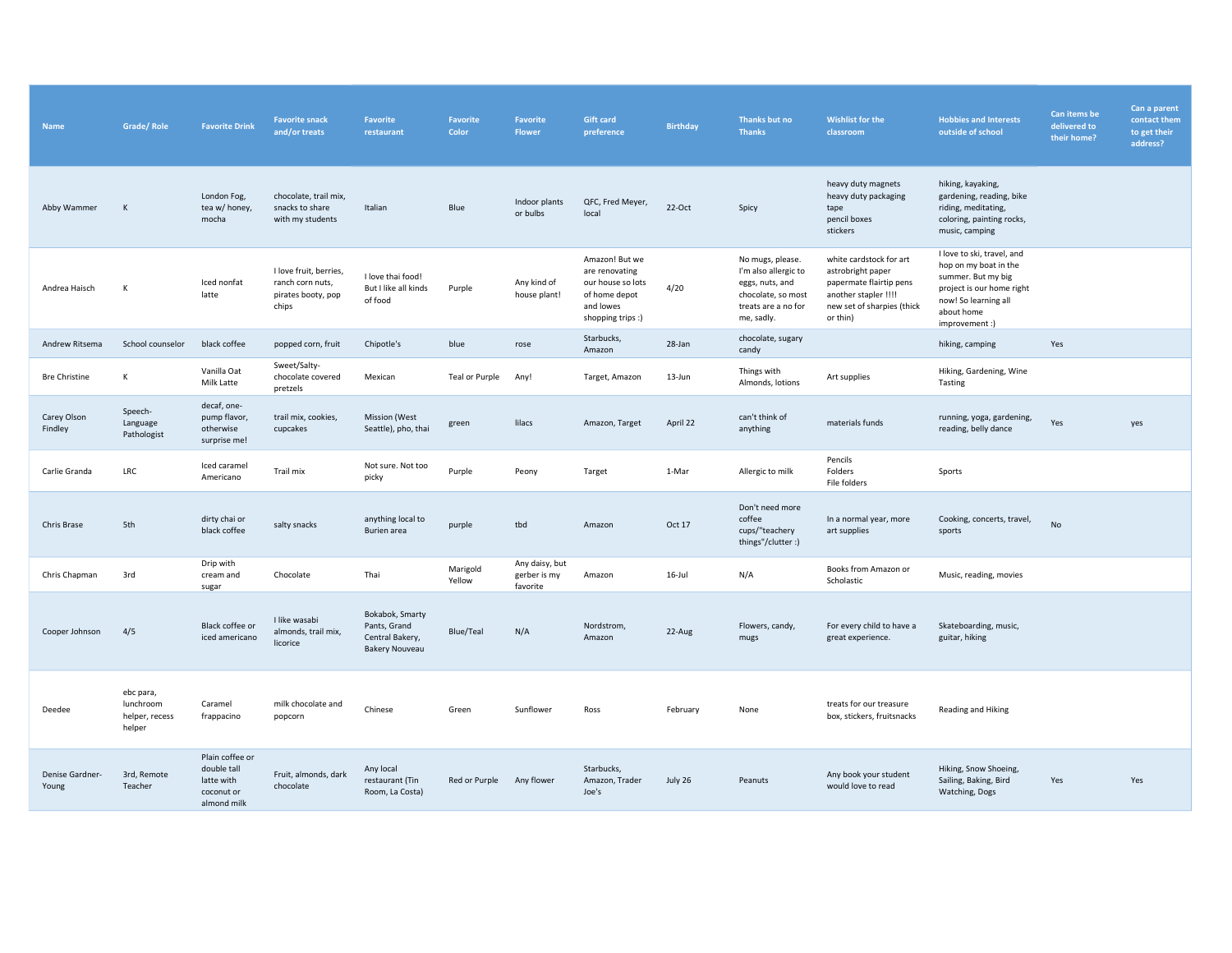| Name                 | Grade/Role                                                                                                                           | <b>Favorite Drink</b>                                                       | <b>Favorite snack</b><br>and/or treats                                                                     | <b>Favorite</b><br>restaurant    | <b>Favorite</b><br>Color | Favorite<br>Flower                                         | <b>Gift card</b><br>preference                    | <b>Birthday</b> | Thanks but no<br><b>Thanks</b>                     | <b>Wishlist for the</b><br>classroom                                                                                                                                                                                                                                    | <b>Hobbies and Interests</b><br>outside of school                      | Can items be<br>delivered to<br>their home? | Can a parent<br>contact them<br>to get their<br>address? |
|----------------------|--------------------------------------------------------------------------------------------------------------------------------------|-----------------------------------------------------------------------------|------------------------------------------------------------------------------------------------------------|----------------------------------|--------------------------|------------------------------------------------------------|---------------------------------------------------|-----------------|----------------------------------------------------|-------------------------------------------------------------------------------------------------------------------------------------------------------------------------------------------------------------------------------------------------------------------------|------------------------------------------------------------------------|---------------------------------------------|----------------------------------------------------------|
| <b>Emily Ehigh</b>   | 3rd                                                                                                                                  | Starbucks                                                                   | Cookies                                                                                                    | Italian or Mexican               | Aqua                     | Gerber daisy                                               | Amazon, Target,<br>Anthropologie,<br>Pottery Barn | 27-Jan          | n/a                                                | Crayola colored pencils,<br>headphones, wide ruled<br>spiral notebooks, plastic 2<br>pocket folders, plastic<br>school supplies boxes,<br>crayola crayons, crayola<br>markers, crayola<br>watercolor paint                                                              | Playing and watching<br>sports, reading                                |                                             |                                                          |
| Eric<br>KnaphusSoran | $K-2$                                                                                                                                | Coffee - plain<br>bubble water                                              | Dark chocolate,<br>donuts                                                                                  | Mediterranean                    | Green                    | Strawberries                                               | Starbucks                                         |                 | Milk chocolate                                     | Art supplies                                                                                                                                                                                                                                                            | Pottery                                                                |                                             |                                                          |
| Ginnie Brossard      | 4th                                                                                                                                  | Drip coffee<br>black is best                                                | Dark chocolate-<br>80% or higher                                                                           | Tin Room, Wally's,<br>Mark       | blue or green            | sunflowers                                                 | Amazon                                            | 2/24            | I'm allergic to nuts                               | You are so generous and<br>have given us so many<br>things. I can't think of<br>anything that I need for<br>my class right now. I said<br>Amazon above because I<br>could get things anytime<br>for my class on Amazon.<br>Thank you for your<br>generous appreciation. | biking, kayaking,<br>camping, gardening,<br>hiking                     |                                             |                                                          |
| Jessica Dixon        | 2nd                                                                                                                                  | Iced white<br>chocolate<br>Americano<br>with coconut<br>milk                | salt and vinegar<br>chips!                                                                                 | I love all food!                 | navy blue                | hydrangeas.                                                | Target, Amazon,<br><b>Empire Coffee</b>           | 20-May          | No blueberries in<br>treats or scented<br>lotions. | https://www.amazon.com<br>/hz/wishlist/ls/3F1RGG8Q<br>HUOJ7?ref =wl share                                                                                                                                                                                               | Hanging out with my<br>dogs, cooking, reading.                         |                                             |                                                          |
| Joanne Nair          | 2nd                                                                                                                                  | Iced mocha<br>with almond<br>milk and light<br>ice                          | M&Ms, grapes,<br>chomps, nacho<br>doritos                                                                  | Wingstop/Indian<br>or Asian Food | Green                    | Bouqet or<br>Artificial - I<br>don't have a<br>green thumb | Amazon, Target,<br><b>Trader Joes</b>             | 5-May           | Gluten Free, fruit<br>filled chocolates            | https://www.amazon.com/hz/wi<br>shlist/ls/1ZII63DLIH30N?ref =wl_<br>share                                                                                                                                                                                               | Walking my dog,<br>roadtripping, reading,<br>watching the latest shows |                                             |                                                          |
| Julie Rice           | 3rd                                                                                                                                  | Double tall<br>vanilla latte                                                | Chocolate chip<br>cookies                                                                                  | La Costa                         | Blue                     | Any                                                        | Nordstrom/REI/A<br>mazon                          | 9-Feb           | Teacher, apple<br>gifts, mugs                      | Big multi colored Sharpies                                                                                                                                                                                                                                              | Skiing, gardening, hiking,<br>traveling.                               |                                             |                                                          |
| Katie Barber         | Paraeducator<br>supporting the<br>office, teaching<br>small literacy<br>groups and<br>supporting Miss<br>Haisch's 1st<br>grade class | sugar free<br>vanilla latte,<br>iced or hot,<br>depends on<br>the weather;) | I love York<br>peppermint patties,<br>who doesn't? ;) $I$<br>also love whole<br>grain or wheat<br>crackers | ALL food is<br>amazing ;)        | Navy blue or<br>red      |                                                            | Starbucks, Target,<br>Amazon, Trader<br>Joe's     | 30-Dec          | none                                               | oh yikes, I cant think of<br>anything, best to refer to<br>Miss Hasch's response                                                                                                                                                                                        | knitting, hiking, kayaking,<br>biking                                  |                                             |                                                          |
| Keith Matthews       | PE, Gym                                                                                                                              | Kombucha                                                                    | Cheezits                                                                                                   | Local                            | Blue                     | Poppy                                                      | Trader Joe's,<br>Target                           | 3-Mar           | Coffee, Amazon                                     | Used sports equipment<br>families are giving to<br>goodwill                                                                                                                                                                                                             | playing sports, collecting<br>sports cards                             | Yes                                         | Yes, but I am at<br>school M, T, F<br>as well.           |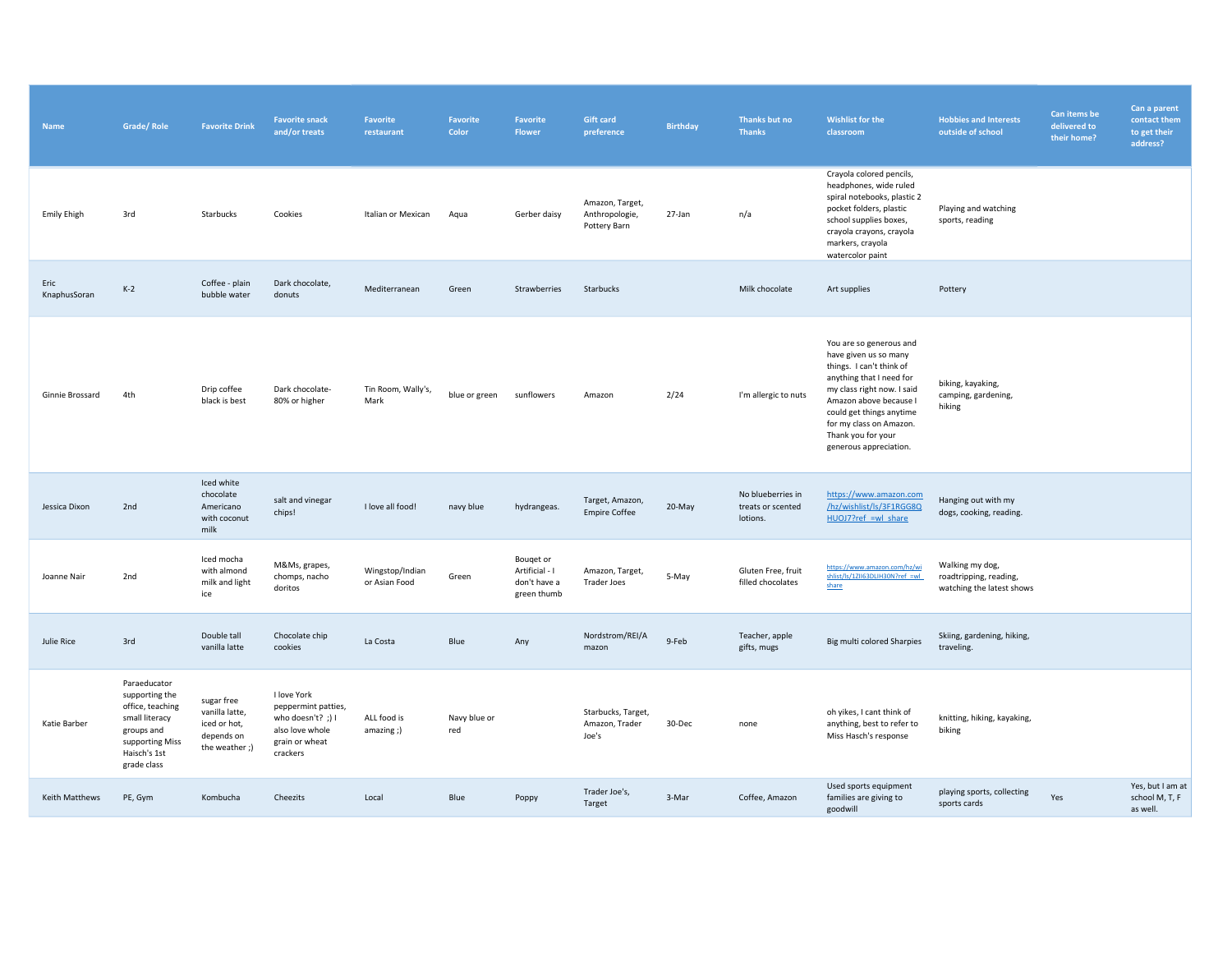| <b>Name</b>                  | <b>Grade/Role</b>      | <b>Favorite Drink</b>                                                           | <b>Favorite snack</b><br>and/or treats           | <b>Favorite</b><br>restaurant                                                                           | Favorite<br>Color       | Favorite<br>Flower                      | <b>Gift card</b><br>preference                             | <b>Birthday</b> | Thanks but no<br><b>Thanks</b>                                           | <b>Wishlist for the</b><br>classroom                                                                                             | <b>Hobbies and Interests</b><br>outside of school                                                                                   | Can items be<br>delivered to<br>their home? | Can a parent<br>contact them<br>to get their<br>address? |
|------------------------------|------------------------|---------------------------------------------------------------------------------|--------------------------------------------------|---------------------------------------------------------------------------------------------------------|-------------------------|-----------------------------------------|------------------------------------------------------------|-----------------|--------------------------------------------------------------------------|----------------------------------------------------------------------------------------------------------------------------------|-------------------------------------------------------------------------------------------------------------------------------------|---------------------------------------------|----------------------------------------------------------|
| Kim Nguyen                   | 2nd                    | iced espresso<br>with 4 pumps<br>of white<br>mocha, top off<br>with half & half | beef jerky and fruit<br>leathers/roll-ups        | Red Robin,<br>Bahama Breeze,<br>Salty's, John<br>Howie, Rose Pho                                        | Purple and<br>Pink      | Roses                                   | Starbucks,<br>Amazon, Trader<br>Joe's                      | 21-Sep          | None                                                                     | A beautiful rug has been<br>on my list for years.                                                                                | Spending time with<br>friends and family. I'm<br>very active in my church<br>too.                                                   |                                             |                                                          |
| Linnea Knutson               | PE                     | Odwalla,<br>"Mango<br>Tango" or<br>caffeine free<br>Diet<br>Coke/Pepsi          | salt and vinegar<br>chips, caramels              | fast food that has<br>a vegetarian<br>option: Burger<br>King, Taco Time,<br>Chipoltle, Panda<br>Express | blue                    | lily                                    | Amazon                                                     | 5-Mar           | vegetarian                                                               | large floor mats :)                                                                                                              | gardening, walking my<br>dogs, punch needle rug<br>hooking                                                                          |                                             |                                                          |
| Lisa Shafer                  | Library                | Americano,<br>iced or hot.                                                      | That's It bars, RX<br>bars, fresh fruit          | 909, Centro                                                                                             | Yellow                  | All of them --<br>especially<br>peonies | Starbucks, Target,<br>Amazon, Trader<br>Joe's              | 1-Jun           | Sugar, dairy,<br>gluten, perfumey<br>fragrance.                          | N/A                                                                                                                              | Reading, traveling,<br>cooking, running, walking<br>Louie.                                                                          |                                             |                                                          |
| Lisa Snyder                  | 5th                    | Americano<br>with oat milk,<br>or a mocha                                       | Milk chocolate                                   | Uber Eats, Door<br>Dash                                                                                 | Yellow or<br>pale green | Lillies or<br>peonies                   | Amazon, Target,<br>Michaels, Hobby<br>Lobby, Home<br>Depot | $2$ -Oct        | No peanut butter                                                         | Headphones for<br>computer, art supplies<br>(oil pastels, good paper,<br>paint and brushes,<br>markers, and colored<br>pencils). | I make miniatures, draw<br>and paint, sew, garden,<br>and DIY                                                                       |                                             |                                                          |
| Lori Bento                   | 1st                    | Skinny latte or<br>drip w/ nonfat<br>milk                                       | nuts, dark<br>chocolate, cheese,<br>POPCORN!     | Rose Pho,<br>Angelo's, want to<br>try new Creole<br>place in<br>DesMoines                               | orange and<br>green     | zinnia, tulip,<br>dahlia                | Starbucks,<br>Amazon, Trader<br>Joe's                      | 24-Oct          | Trader Joe's<br>orchids (kind of a<br>joke, I can't keep<br>them alive.) | To be back!                                                                                                                      | Reading, gardening,<br>hiking, tent camping, and<br>I want to learn to do<br>more needlework like<br>crocheting and<br>needlepoint. | Yes                                         | yes                                                      |
| Mani Sanga                   | Office                 | Mocha<br>Caramel Latte                                                          | Potato chips, nuts                               | Italian and<br>Mexican                                                                                  | Black                   | Any flowers                             | Nordstrom, BK<br>Nails, Amazon                             | $10$ -Jun       | N/A                                                                      | Wish list for office - Gel<br>pens, travel size lotions,<br>Computer screeen<br>privacy shile                                    | Knitting, travel                                                                                                                    |                                             |                                                          |
| Marci Anderson<br>Youngstrom | School<br>Psychologist | Chai                                                                            | Apples, pretzels,<br>starburst,<br>strawberries  | Tomo Sushi,<br>Classic Eats, The<br>Point, Elliott Bay                                                  | Aqua                    | Lilac                                   | Starbucks, Target,<br>Amazon, Trader<br>Joe's              | 5-Jun           | N/A                                                                      | I don't have one currently                                                                                                       | Knitting, walking, hiking,<br>gardening, cooking                                                                                    |                                             |                                                          |
| Marianne                     | 5th                    | <b>Black coffee</b>                                                             | Cookies                                          | 909                                                                                                     | Love em all             | Sunflower                               | Trader Joe's                                               | 24-Feb          | None                                                                     | That the kids leave this<br>year a happy note.                                                                                   | painting, reading,<br>kayaking                                                                                                      |                                             |                                                          |
| Mickie Lee                   | 1st                    | black coffee<br>with cream<br>and sugar                                         | popcorn, chocolate<br>with nuts and/or<br>toffee | 909, 913, Burien<br>Pizzeria, Tin Room                                                                  | Rainbow                 | anything but<br>roses                   | Target, Amazon                                             | 22-Sep          | allergic to many<br>fruits, lotions,<br>soaps                            | Books for kindergarten<br>and first grade level                                                                                  | paddle boarding, hiking,<br>biking, camping,<br>swimming, roller blading,<br>yoga                                                   |                                             |                                                          |
| <b>Mindy Meyers</b>          | 2nd                    | Vanilla latte,<br>iced mocha,<br>diet pepsi                                     | M & M's, chocolate,<br>baked goods               | Anthony's,<br>Azteca, Jimmy<br>Mac's, Wild Fin,<br>Mod Pizza                                            | Blue or<br>purple       | All flowers<br>and plants               | Starbucks,<br>Amazon, BK nails                             | 4-Nov           | none                                                                     | electric pencil sharpener,<br>black dry erase pens,<br>black sharpies,<br>headphones                                             | gardening, reading, and<br>travelling                                                                                               |                                             |                                                          |
| Roberta Jaffe                | Office                 | Carmel latte                                                                    | Chips                                            | Italian or coffee<br>shop                                                                               | Blue                    | All of them!                            | Starbucks,<br>Amazon                                       | December        | no pickles :)                                                            | N/A                                                                                                                              | gardening (novice!),<br>watching soccer, walking<br>and reading                                                                     |                                             |                                                          |